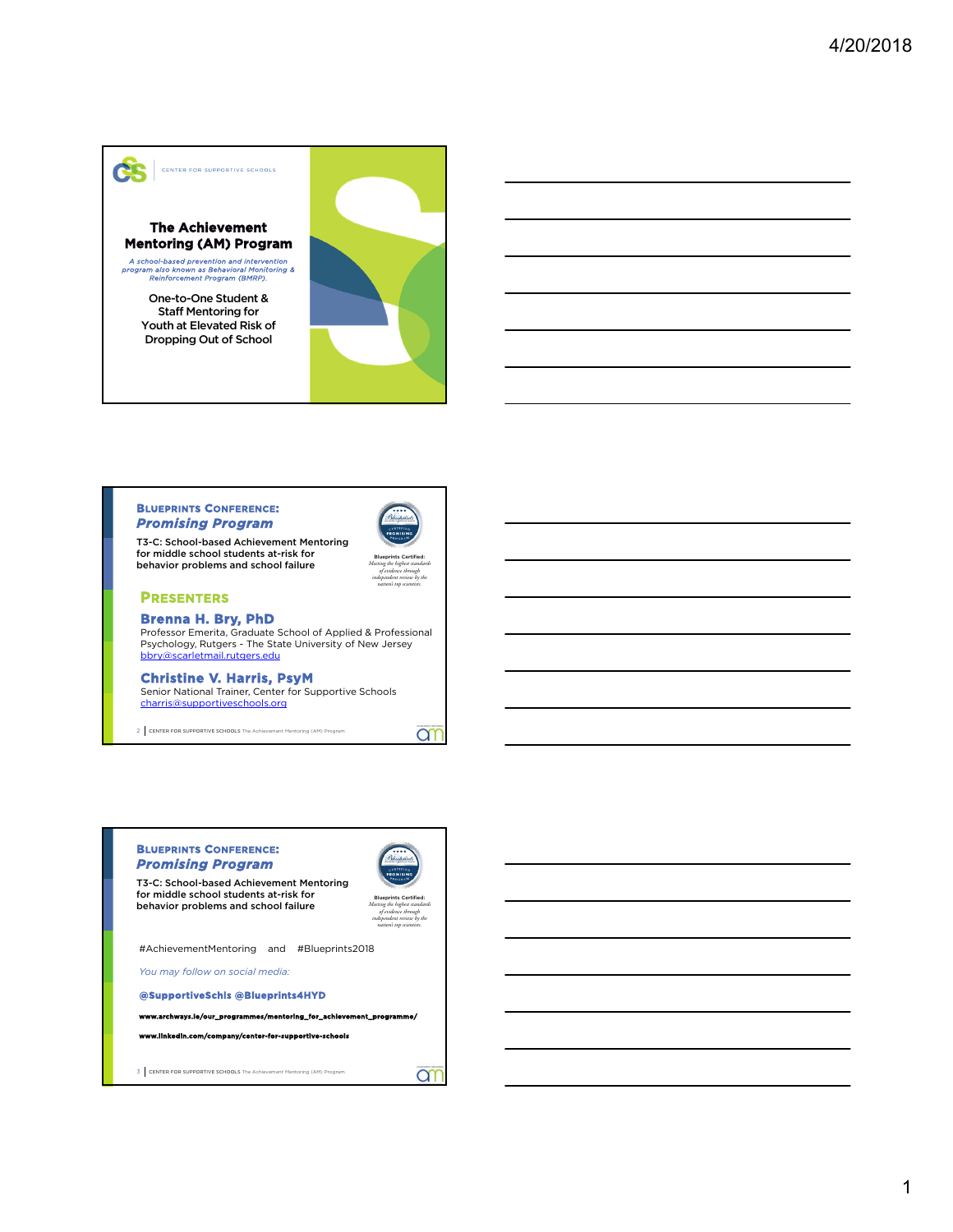

### **Who are we?**

**Brenna Bry (Bree), PhD,** developed the Achievement Mentoring program while working for Monnouth<br>County, N.J. Since then, the program has been<br>disseminated to 100+ schools in the US, Ireland, and<br>Northern Ireland. She taught clinical psychology<br>doctoral students at Rutgers Mentoring.



ar



**Christine V. Harris, PsyM**, is a Senior National Trainer<br>with the Center for Supportive Schools, with over 20<br>years of experience in leadership development, adult<br>learning and group facilitation. Christine's studies in<br>Cl providing therapeutic services.

5 CENTER FOR SUPPORTIVE SCHOOLS The Achievement Mentoring (AM) Program

#### **Who are you?**

- District and School Administrators
- Teachers
- Student Support Services Professionals
- Elementary Educators
- Middle Grades Educators
- High School Educators
- 
- Government Leaders
- Community-Based and Nonprofit Leaders
- Business Leaders
- Funders
- Parents
- Students
- Juvenile Justice
- Whom did we miss?
- 6 CENTER FOR SUPPORTIVE SCHOOLS The Achievement Mentoring (AM) Program
- ar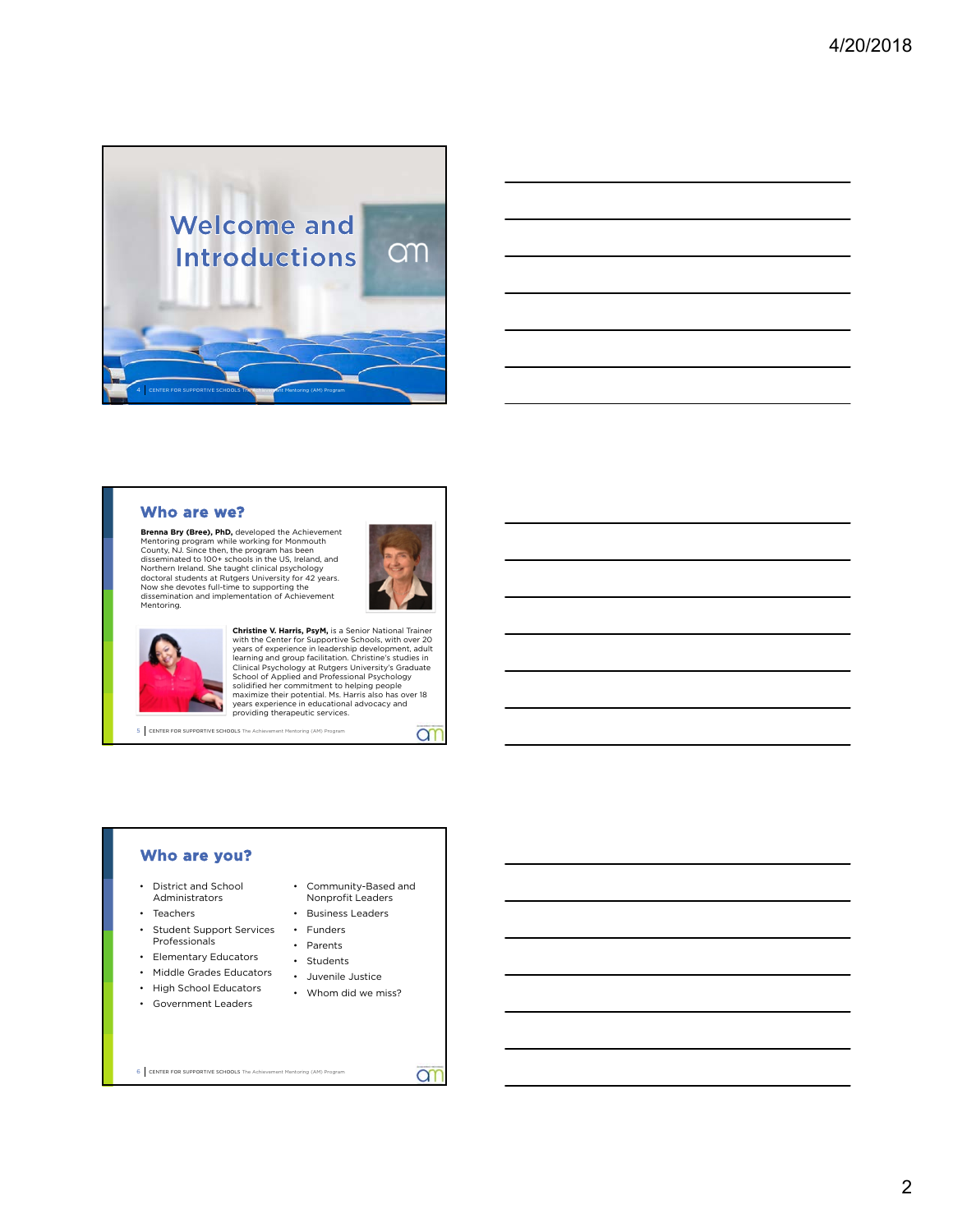

#### **Why school-based mentoring?**

In their 2015 report, *Don't Quit on Me: What Young<br>People Who Left School Say About the Power of<br>Relationships, the Center for Promise found that a<br>substantial portion of bigh school senigrs who dropp* substantial portion of high school seniors who dropped out of school attributed their leaving to negative relationships with adults and peers. The report's key recommendation for keeping students in school is:

#### **Investing in building relationships**



**an** 

http://gradnation.org/n

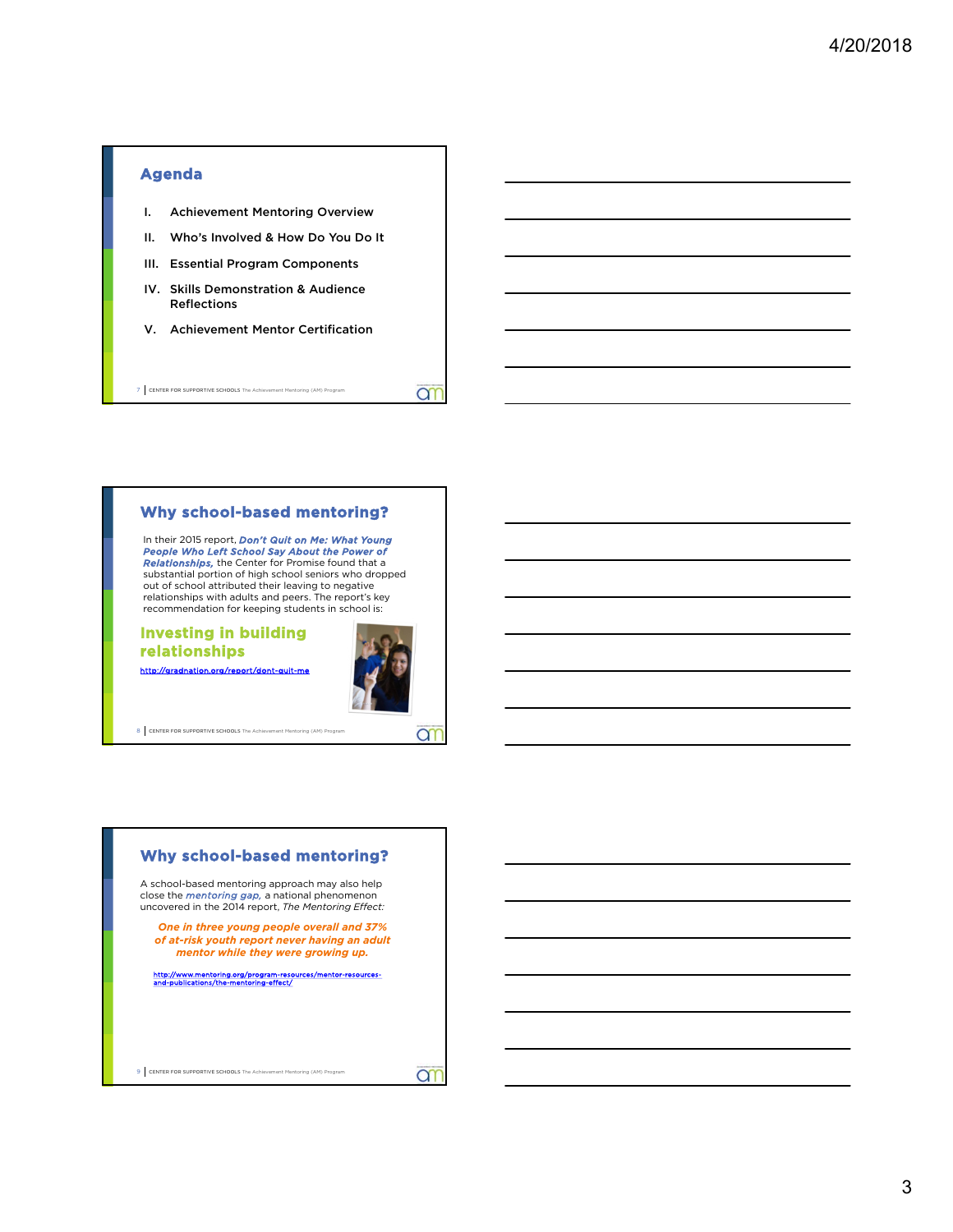#### **Why school-based mentoring?**

Finally, in her well-known longitudinal study of children in Kauai with multiple risk factors, Emily Werner discovered:

*a caring, non-parental adult can help make the difference between a youth having a successful adulthood or not*

(1989). Children of the Island. *Scientific American, 260*(4), 106-111.



**ar** 

10 CENTER FOR SUPPORTIVE SCHOOLS The Achi

#### **Program Purpose**

#### Achievement Mentoring

provides students, who are at elevated risk of dropping out of school due to academic or behavior problems, with a school-based, caring adult who will support, encourage and advocate for their success via learning theory strategies!



11 CENTER FOR SUPPORTIVE SCHOOLS The Achievement Mentoring (AM) Program

### **Achievement Mentoring Goals**

- To *reawaken* among student participants a passion for learning—now and in the future
- To *enable* students to re-form a connection to school, teachers, and classmates
- To *eliminate* 1–2 risk factors for dropping out of school
	- o Academic problems
	- o Behavior problems

• To equip students with effective problem-solving skills



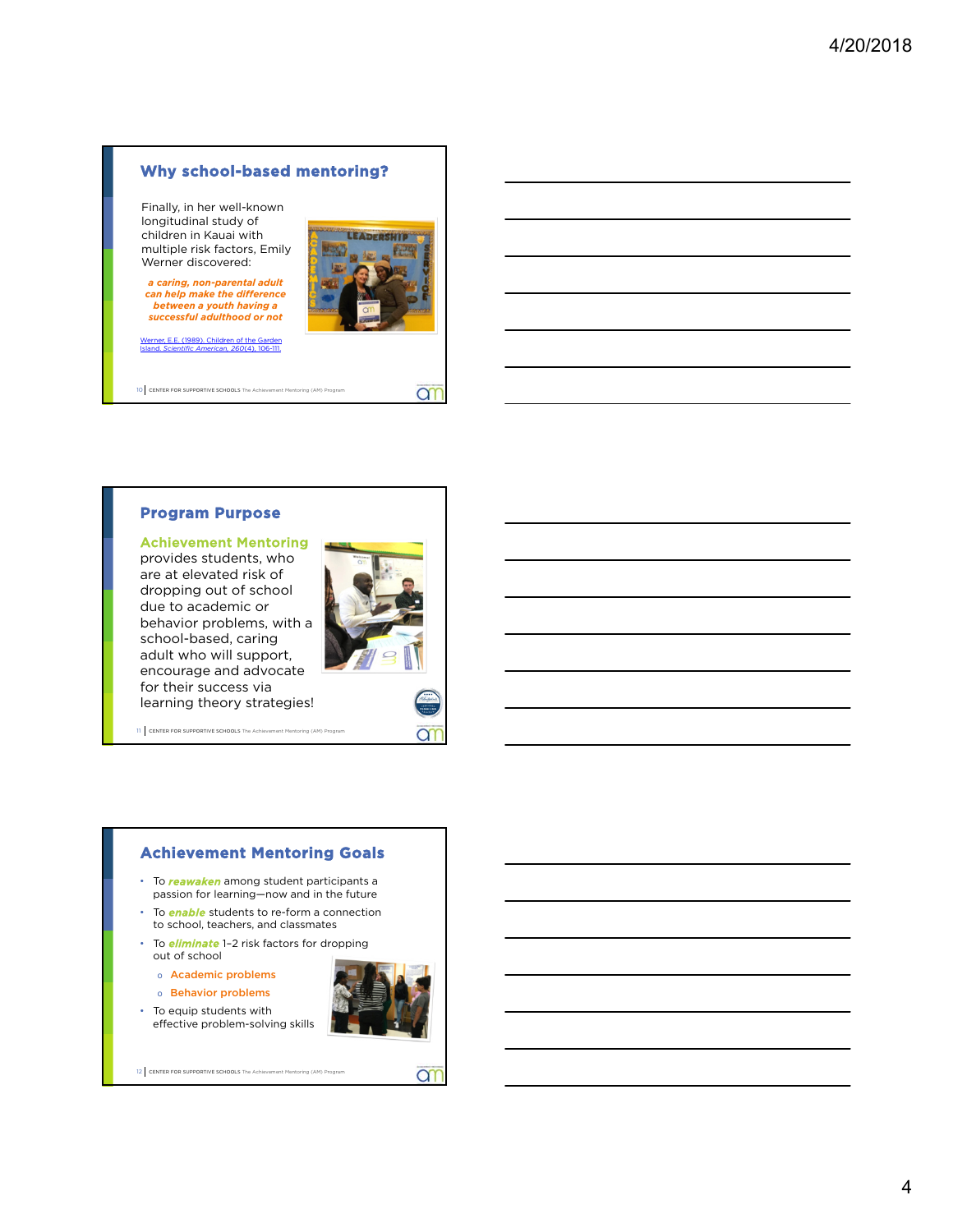#### **Program Outcomes**

Statistically significant program effects from long-term, randomly-controlled program evaluations show:

- Improved grades
- Increased school attendance
- Decreased discipline referrals
- Decreased juvenile arrests



13 CENTER FOR SUPPORTIVE SCHOOLS The Achievement Mentoring (AM) Program

#### **AM is an Evidenced-Based Program**

Blueprints Certified as a Promising Program for middle school students *www.blueprintsprograms.com/factsheet/achievement-mentoring*

National Institute of Justice as an Effective

Program *www.crimesolutions.gov/ProgramDetails.aspx?ID=402*

National Dropout Prevention Center as a Model Program

*http://dropoutprevention.org/mpdb/web/program/134*

14 CENTER FOR SUPPORTIVE SCHOOLS The Achievement Mentoring (AM) Program



**ar** 

#### **Who Serves as a Mentor?**

- Teachers
- Guidance counselors
- **Social workers**
- Nurses
- Psychologists
- Professional counselors
- Administrators
- Substance abuse counselors
- Community agency counselors placed in schools
- Other human service workers

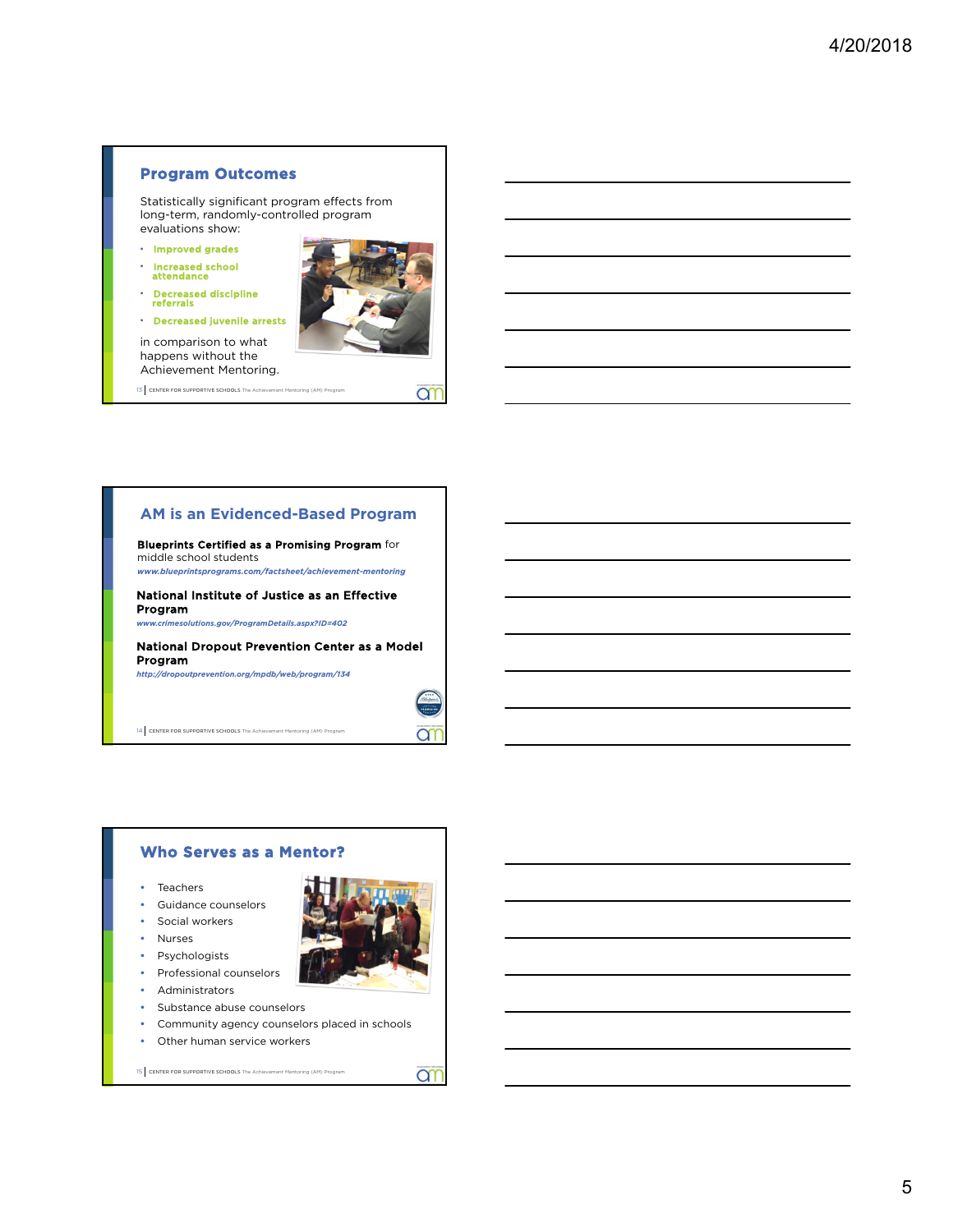#### **How Do Achievement Mentors Do It?**

- VIEW youth's problems as learned HABITS that can be CHANGED and
- VIEW what youth are not doing as SKILLS NOT YET LEARNED

The mechanism or process of change is that students become more confident that they can succeed in school through skilled mentoring by a trained, supportive, nonparental adult.



**a** 

OΥ

16 CENTER FOR SUPPORTIVE SCHOOLS The Achievement Mentoring (AM) P

#### **Optimistic Theory of Change**

#### **Learning Theory:**

- "Youth has not yet learned skills" vs. character explanations ("lazy," "passive-aggressive," "unmotivated," "self-defeating")
- Change does not occur through telling someone to do something
- Change occurs when personal choice is given and exercising "pays off"
- Change occurs by breaking down goals into small steps and repeating this over and over again

CENTER FOR SUPPORTIVE SC

## **Some Common Mentoring Challenges**

#### Some mentoring programs have less success for the following reasons:

- Mentors expect the youth to be responsible (make contact, attend scheduled meetings).
- Mentors cannot find a convenient time to meet.
- Mentors do not know what to say and do.
- Mentors do not have on-site support.
- Mentors do not feel acknowledged for their efforts.
- Others?

18 CENTER FOR SUPPORTIVE SCHOOLS The Achievement Mentoring (AM) Program

ar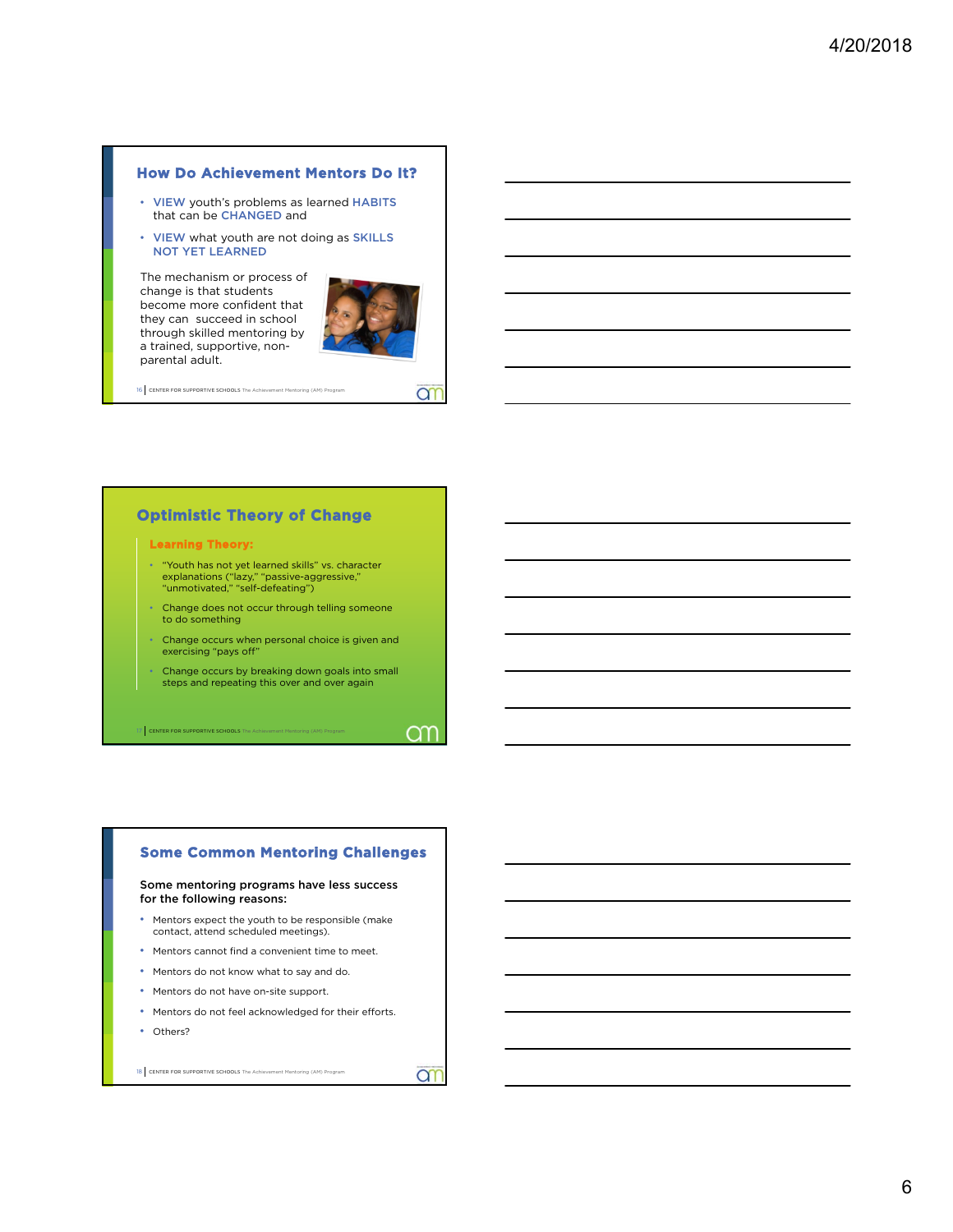#### **Benefits of Structured, School-Based Achievement Mentoring**

- Mentors receive professional development training, acknowledgment, and local ongoing support
- Access to adolescents placed at risk
- In the youth's natural environment
- Program goes to the youth
- Requires that youth have no new habits or skills to participate
- Mentors and youth have specified things to do and say to each other every week

**am** 

**an** 

19 CENTER FOR SUPPORTIVE SCHOOLS The Achievement Mentoring (AM) Program

#### **Further Benefits of Structured, School-Based Achievement Mentoring**

- Mentees are identified as "students who can do better in school"
- Students feel "chosen" & get an adult mentor for two years
- Parents feel "partnered"
- Teachers feel "partnered" & re-engage with students
- Schools have better long-term achievement outcomes
- Fewer attendance, grades, and behavior problems
- Less school drop out
- Students see teachers as more helpful



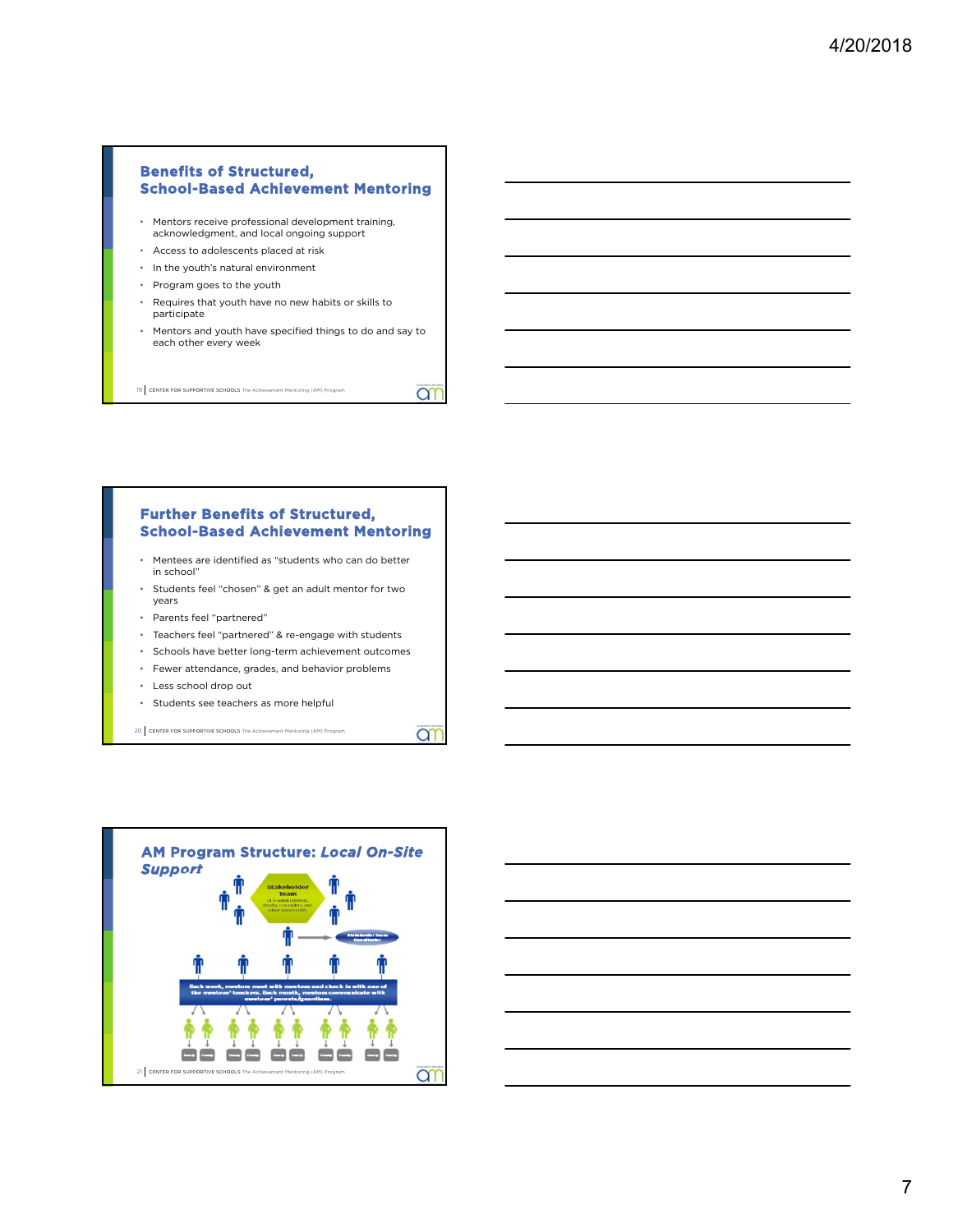#### **How to Select Students**

#### It is recommended that schools select students who

might drop out of school, as identified by teachers, principal, guidance counselor, nurse, and/or other student support staff, and …

- Have unusually high absenteeism and/or high tardiness totals, but attend school at least 3 times per week
- Have some failing grades
- Had multiple discipline referrals during the last school year
- Are likely to benefit from a one-on-one, adult-led, behaviorally-focused mentoring program

22 CENTER FOR SUPPORTIVE SCHOOLS The Achievement Mentoring (AM) Program

#### **Mentee Moment:** *Greg*

*"In what way has Achievement Mentoring had an impact on you?"* 



*"It's had a big impact on how I see school in general. I used to see school as a waste of time. I would argue with teachers and not really focus on the homework. I went from failing most classes to going to awards ceremonies – the teachers that I never thought I would have an award from."*  – Greg, NYC

om

**an** 

https://app.box.com/s/j425a0djg2gruxw3unjdt p9g858ktz5a

23 CENTER FOR SUPPORTIVE SCHOOLS The Achievement Mentoring (AM) Program

#### **Mentee Moment:** *Mindy*

24 CENTER FOR SUPPORTIVE SCHOOLS The Achievement Mentoring (AM) Program

*"In what way has Achievement Mentoring had an impact on you?"* 



Click here Listen to the **Full AM Web** 

*"It has impacted me in a big way. From, just as he said a second ago, from going to an awards ceremony, I definitely had a chance. I'm actually liking (sorry, my bad), I enjoy school now. I don't see school as much as a chore. From going to the program, I kind of really didn't think it would influence me in a big way. But after coming to the program, I realize the bad habits I have, such as attendance. And so now I don't need someone to, like, tell me. I can do it myself. I like most of my classes, so, yes…"* 

– Mindy, NYC https://app.box.com/s/l4tfxxzro5w7b3xfoahwiwlgt2 pi8by7

**a**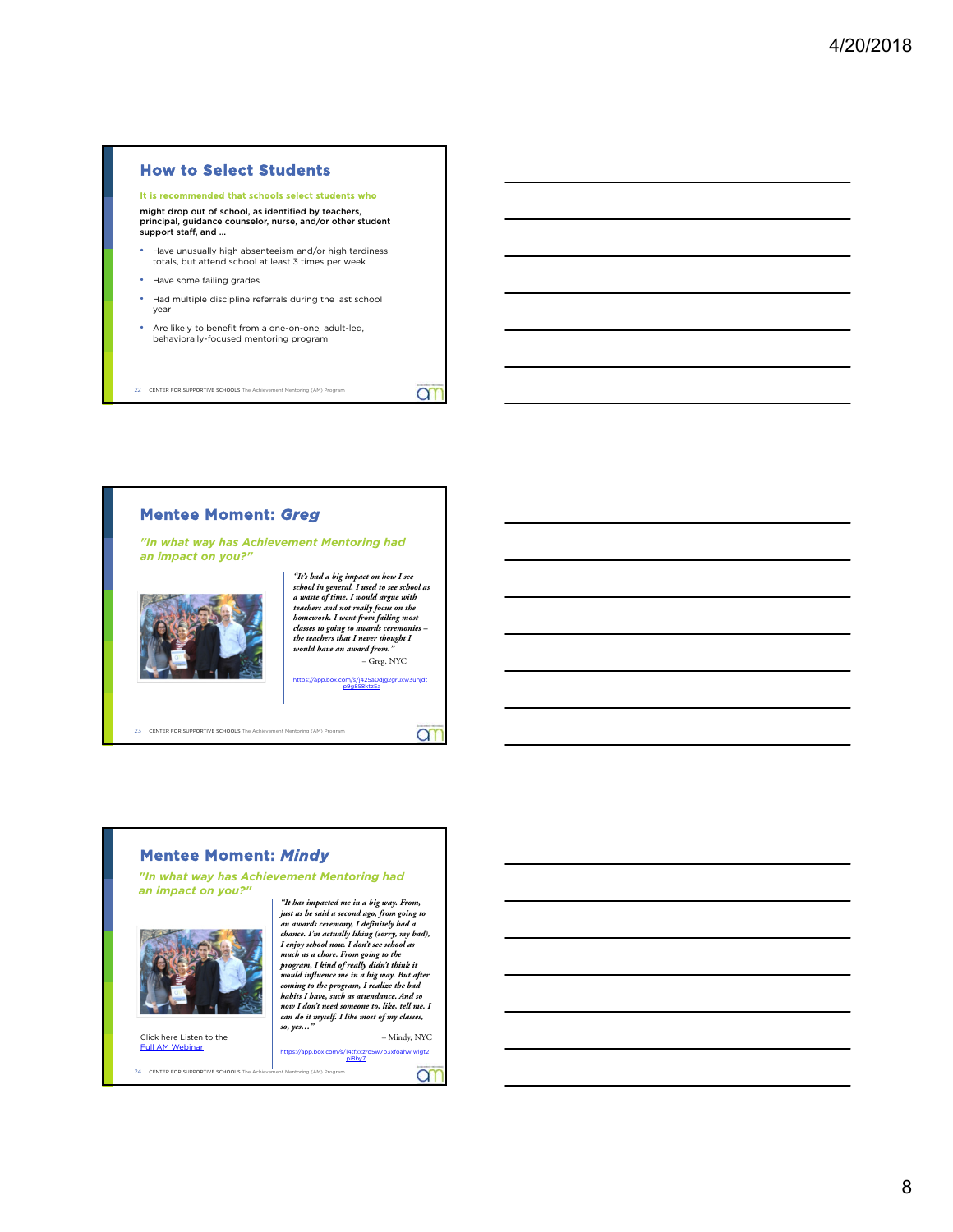*Helping Provide Students With School-Based, Caring Adults to Support, Encourage, & Advocate for Their Success!*

### Questions?

 $25$  CEN

am

ar

#### **Mentoring Activities**

- Interview a teacher briefly about mentee each week
- Meet with mentee weekly for about 20 minutes
- Complete Weekly Online Mentoring Survey
- Briefly share progress with a teacher, another Mentor, and/or Local AM Coordinator
- Tell a parent/guardian something positive every month
- Discuss mentoring with AM Trainer once a month

CENTER FOR SUPPORTIVE SC

#### **Weekly Meeting:** *Steps*

- 1. Check in with student
- 2. Give positive feedback
- 3. Praise & deconstruct "*How did you do it?"*
- 4. Give remaining feedback
- 5. Guide student to generate a small step for next week 6. Plan and practice
- implementation of step



```
27 CENTER FOR SUPPORTIVE SCHOOLS The Achievement Mentoring (AM) Program
```


 $\sim$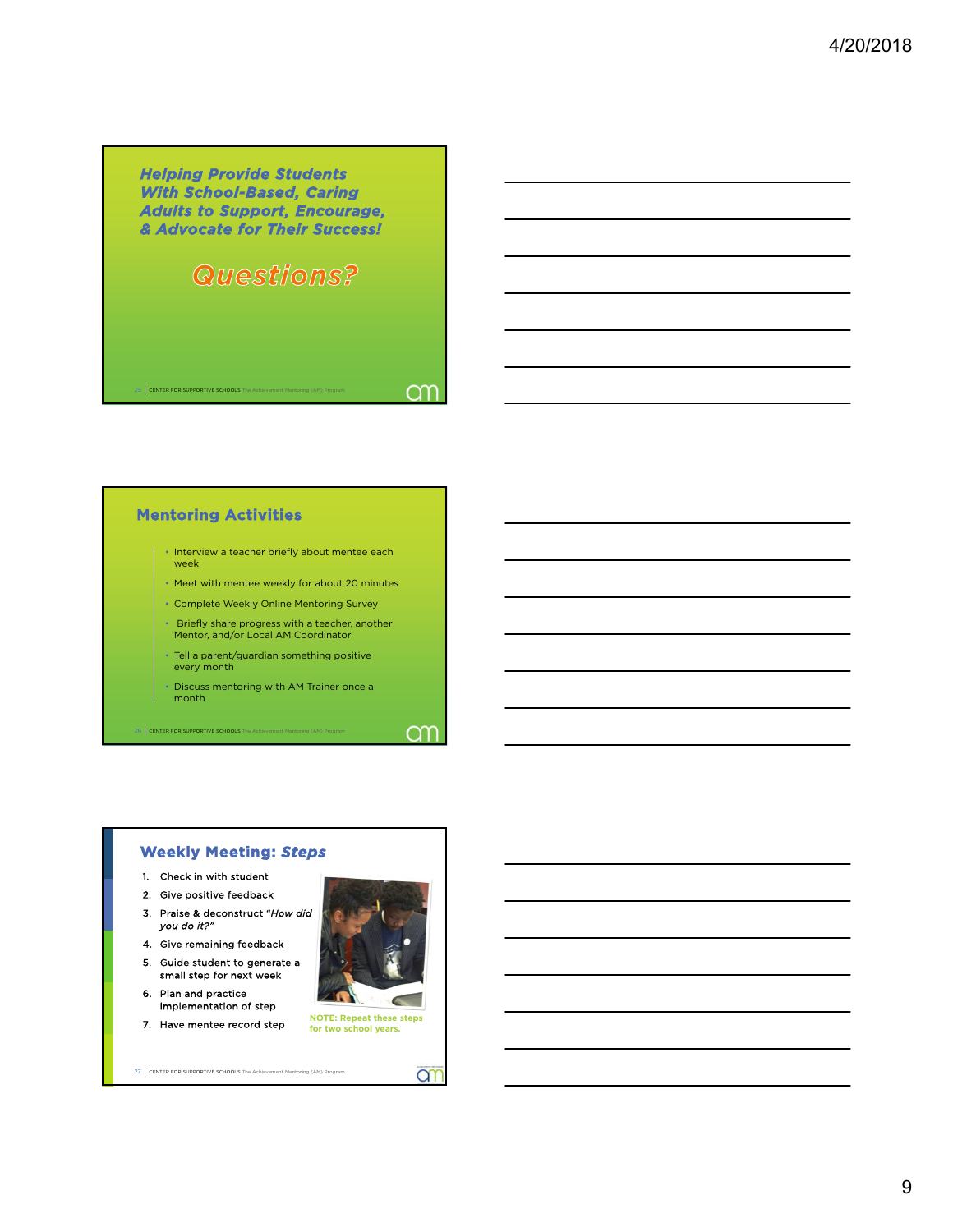### **Teacher Interview** 1. What does the pupil's current behavior look like? 2. What did the student do WELL last week? 3. What else did the

- teacher SEE the pupil do?
- 28 CENTER FOR SUPPORTIVE SCHOOLS<br>The Achievement Mentoring (AM) Program

|                               | WRF Teacher:                                                                               | ---------------- | Subject:                   | Date:                 | No: 1                  |
|-------------------------------|--------------------------------------------------------------------------------------------|------------------|----------------------------|-----------------------|------------------------|
|                               | 'Details about the YESUNOs' refer to behaviours - actions the teacher sees the child doing |                  |                            |                       |                        |
|                               | <b>Monday</b>                                                                              |                  | Tuesday Wednesday Thursday |                       | Sriday                 |
| In School                     | <b>MS</b><br>NO <sub>1</sub>                                                               | YES.             | NO YES<br>M2               | WS<br>NO <sub>1</sub> | YES<br>NO <sub>1</sub> |
| On Time                       | <b>YES NO</b>                                                                              | YES:             | NO YES NO                  | WS<br>NO <sub>1</sub> | YES.<br>NO             |
| <b>Materials For Class</b>    |                                                                                            | YES.             | NO Did Classwork           |                       | NO<br>W5               |
| <b>Satisfactory Behaviour</b> |                                                                                            |                  | VII NO Did Homework        |                       | NO<br>WS.              |
|                               |                                                                                            |                  | Marks/Grades               |                       |                        |
| Details about the YEG :       |                                                                                            |                  | Details about the NOLT     |                       |                        |
|                               |                                                                                            |                  |                            |                       |                        |
|                               |                                                                                            |                  |                            |                       |                        |
|                               |                                                                                            |                  |                            |                       |                        |
|                               |                                                                                            |                  |                            |                       |                        |
|                               |                                                                                            |                  |                            |                       |                        |
|                               |                                                                                            |                  |                            |                       |                        |
|                               |                                                                                            |                  |                            |                       |                        |

|                                                                                                                       |  | <u> 1989 - Johann Stein, mars an deus an deus Amerikaansk kommunister († 1908)</u>                                   |
|-----------------------------------------------------------------------------------------------------------------------|--|----------------------------------------------------------------------------------------------------------------------|
|                                                                                                                       |  | <u> 1989 - Johann Stoff, Amerikaansk politiker (* 1908)</u>                                                          |
|                                                                                                                       |  | <u> 1989 - Andrea Andrew Maria (h. 1989).</u>                                                                        |
|                                                                                                                       |  | <u> 1989 - Johann Barn, amerikan berkemanan bahasa di bahasa di bahasa di bahasa di bahasa di bahasa di bahasa d</u> |
| <u> 1980 - Johann Barn, amerikan besteman besteman besteman besteman besteman besteman besteman besteman besteman</u> |  |                                                                                                                      |
|                                                                                                                       |  |                                                                                                                      |

#### **AM/MAP Video** *(Irish Program is MAP)*

Created by Michael Logan and Paul Johnston Archways in Clondalkin, Dublin, Ireland

http://youtu.be/IrYYuII8dTc



**an** 

ar

**General Questions?**

29 CENTER FOR SUPPORTIVE SCHOOLS The Achievement Mentoring (AM) Program

#### **Mentoring Communication Skills**

- Putting teacher feedback in behavioral terms
- Finding something to praise
- Asking open-ended questions ("How…" or "What…")
- Doing active listening (Hmmm, repeating, paraphrasing, etc.)
- Doing 'Motivational Interviewing' ("What do you make of this?")
- Focusing on the youth ("What was your reaction…")
- Guiding youth to generate one, small, feasible goal for the week
- Planning and practicing a realistic implementation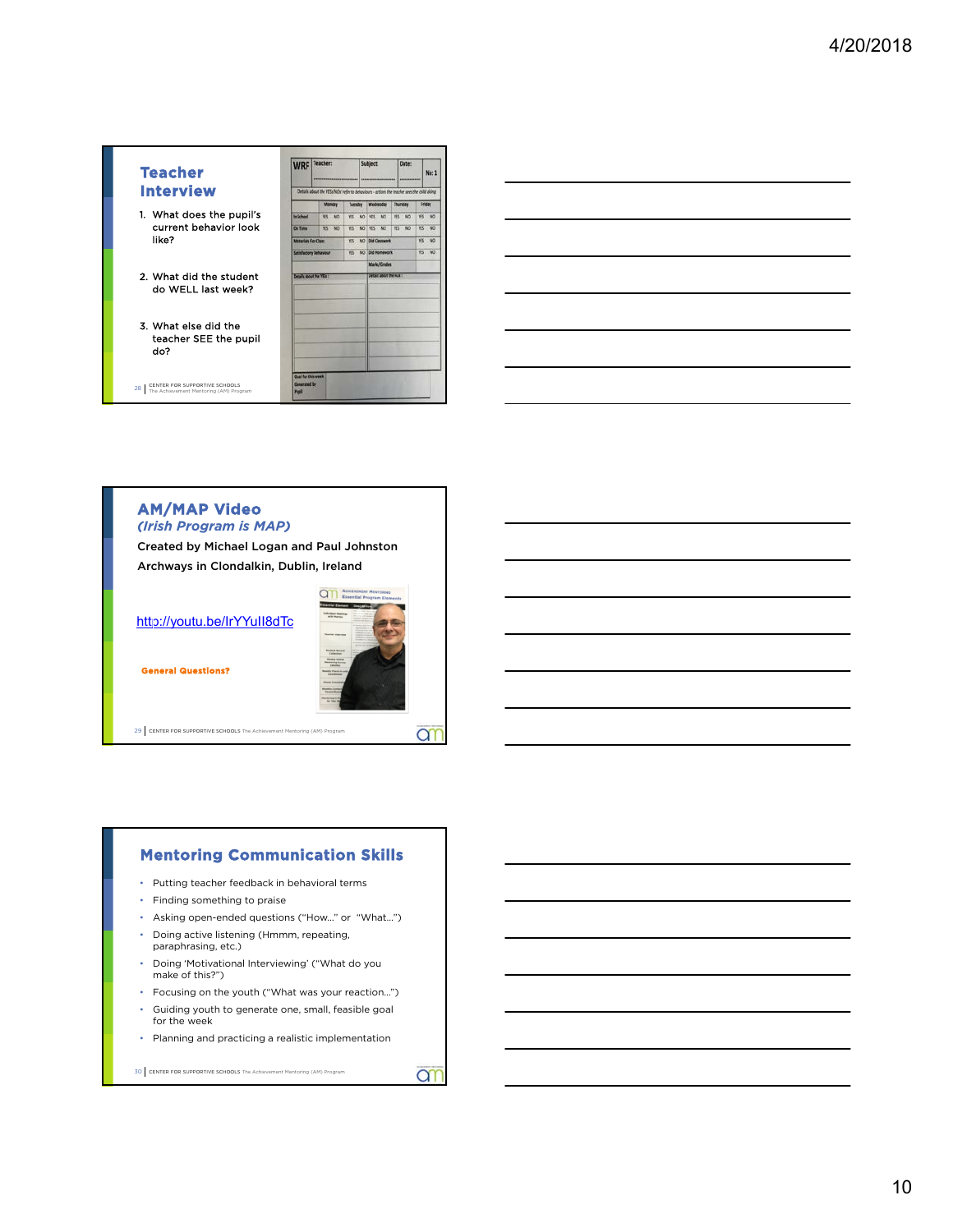



| # Home                                | & Outcomes Data<br><b>M</b> WOMS<br><b>AL Reports</b> |  |
|---------------------------------------|-------------------------------------------------------|--|
| <b>Weekly Online Mentoring Survey</b> |                                                       |  |
|                                       | <b>Weekly Mentoring Activities</b>                    |  |
|                                       | Interviewed a teacher?                                |  |
|                                       | Showed mentee Weekly Report Form (WRF)?               |  |
|                                       | Praised something?                                    |  |
|                                       | Read mentee other teacher comments?                   |  |
|                                       | Asked what mentor made of WRF information?            |  |
|                                       | Helped mentee choose and refine a small step to take? |  |
|                                       | Flanned together a realistic implementation?          |  |
|                                       |                                                       |  |



| # Home | <b>EN WOMS</b>                        | & Outcomes Data                       | <b>All Reports</b> |           |         |           |                                    |               |
|--------|---------------------------------------|---------------------------------------|--------------------|-----------|---------|-----------|------------------------------------|---------------|
|        | <b>Weekly Online Mentoring Survey</b> |                                       |                    |           |         |           |                                    |               |
|        |                                       | Your Impressions of Mentee's Progress |                    |           |         |           |                                    |               |
|        |                                       |                                       | Good               |           |         | Almost    | Acceptable Acceptable Unacceptable | Don't<br>Know |
|        |                                       | Attendance                            |                    | $\bullet$ | $\circ$ | $\circ$   | $\circ$                            | $\circ$       |
|        |                                       | Punctuality                           |                    | $\circ$   | $\circ$ | $\bullet$ | $\circ$                            | $\circ$       |
|        |                                       | Classwork                             |                    | $\circ$   | $\circ$ | $\bullet$ | $\circlearrowright$                | $\circ$       |
|        |                                       | Behavior                              |                    | $\circ$   | $\circ$ | $\circ$   | $\bullet$                          | $\circ$       |
|        |                                       |                                       |                    |           |         |           |                                    |               |

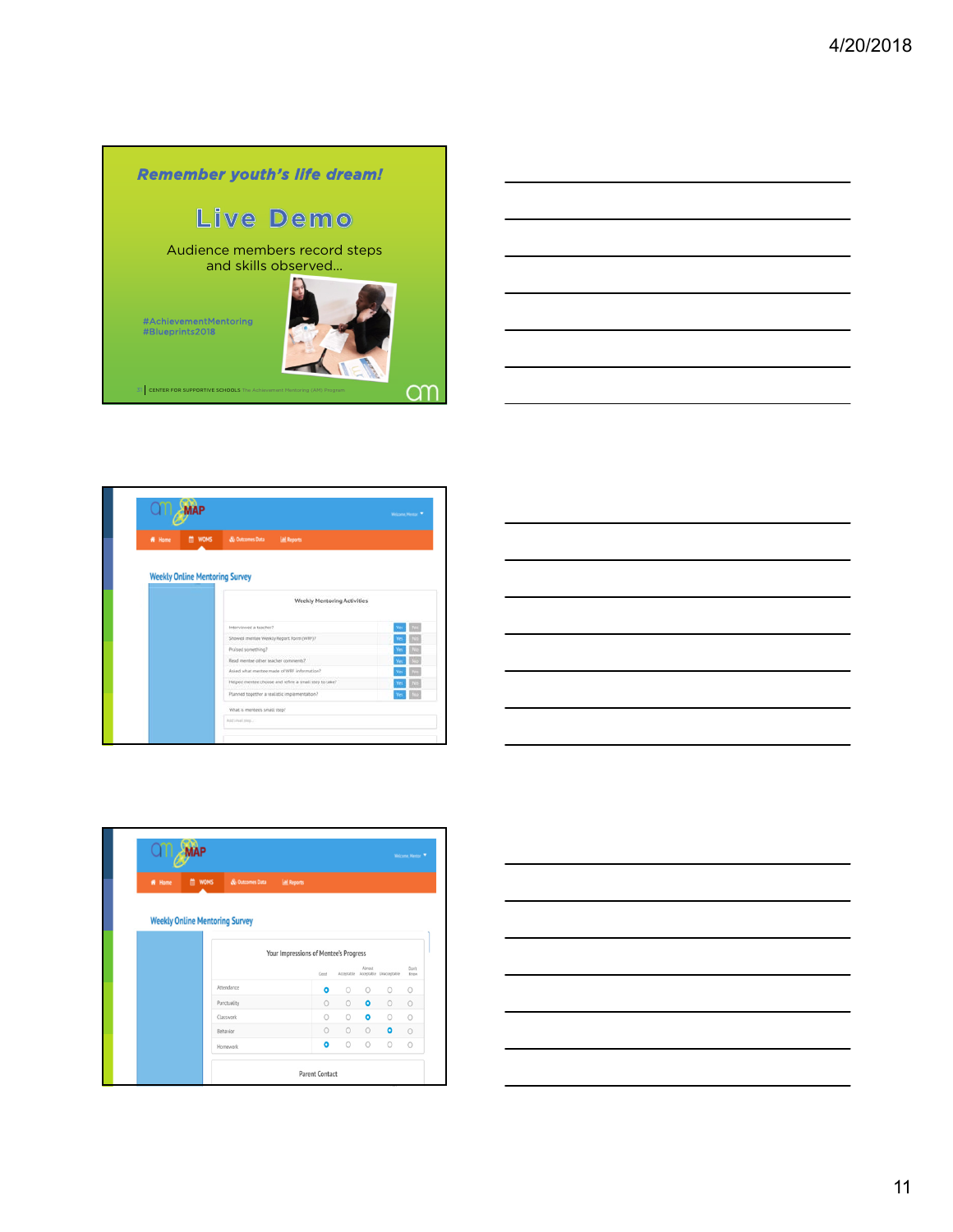

|                                                                                                                       | __ |
|-----------------------------------------------------------------------------------------------------------------------|----|
|                                                                                                                       |    |
|                                                                                                                       |    |
|                                                                                                                       |    |
|                                                                                                                       |    |
|                                                                                                                       |    |
|                                                                                                                       |    |
|                                                                                                                       |    |
|                                                                                                                       |    |
| <u> 1989 - Johann Harry Barn, mars and de Branch and de Branch and de Branch and de Branch and de Branch and de B</u> |    |

#### *Mentors Can Become Achievement Mentoring Certified!*

- Audio record two mentoring sessions, with two different mentees, demonstrating program steps and skills and associated Weekly Report Forms (WRFs)
- Complete certification workbooks about each recorded mentee and mentoring session
- Submit materials to Dr. Bry at bbry@scarletmail.rutgers.edu

35 CENTER FOR SUPPORTIVE SCHOOLS The Achievement Mentoring (AM) Program



**an** 

#### **Summary:** *How on earth is this accomplished?*

### **Academics and negative behavior can be changed if mentors…**

- monitor mentee performance weekly
- praise weekly accomplishments
- point out that success is due to youth's actions
- urge youth to generate a new small goal themselves
- practice goal-reaching skills
- coordinate school & home environments to praise those skills
- repeat for at least two years

```
36 CENTER FOR SUPPORTIVE SCHOOLS The Achievement Mentoring (AM) Program
```
ar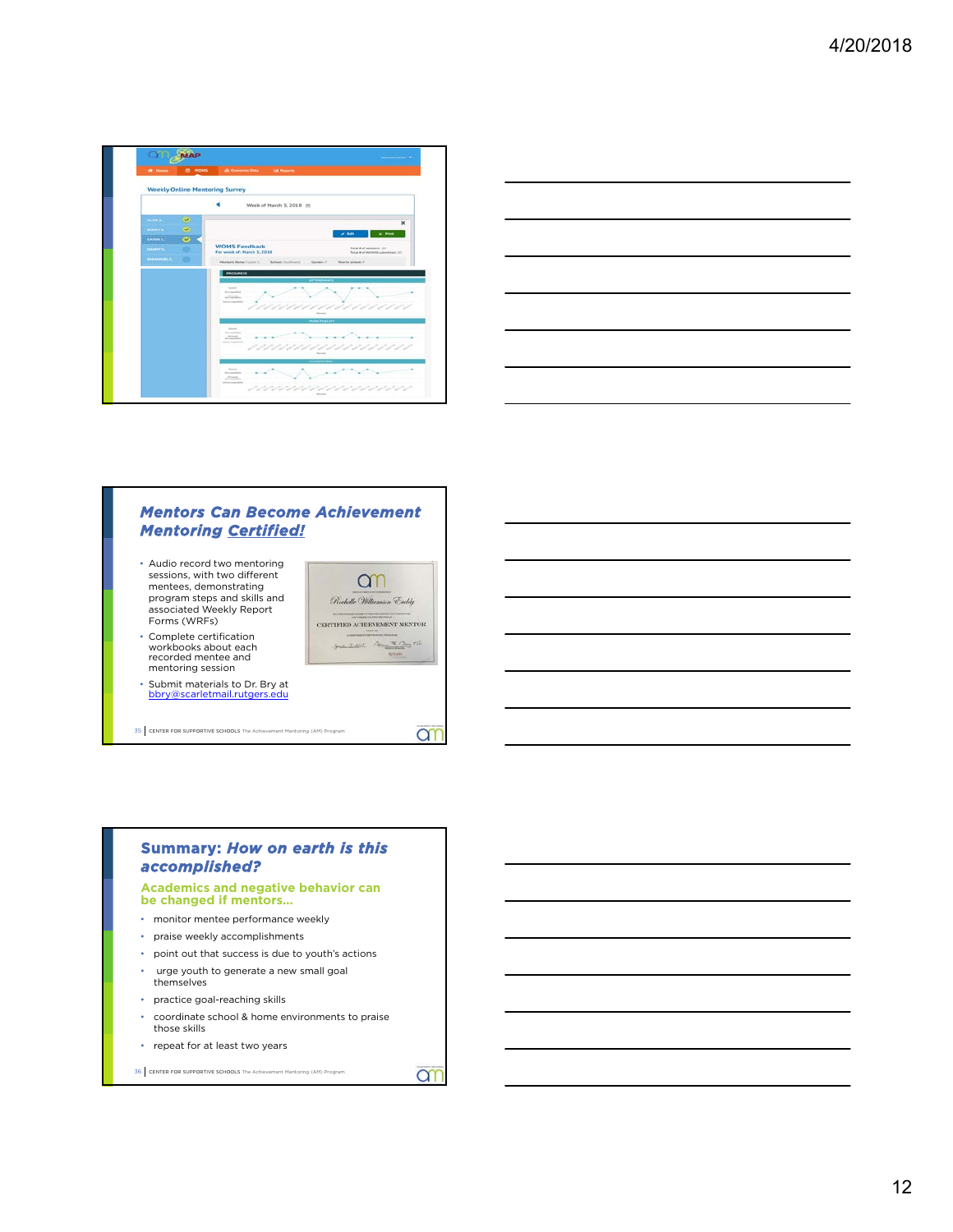#### **Achievement Mentoring (AM):**  *A Promising Blueprints Program*

# **Questions?**

- www.archways.ie/our\_programm es/mentoring\_for\_achievement programme/
- www.supportiveschools.org/soluti ons/achievement-mentoring/

 $\Big\}$  CENTE



#### **Additional AM Reference Resources**

Bien, N.Z., & Bry, B.H. (1980). An experimentally designed comparison of four<br>intensities of school-based prevention programs for adolescents with adjustment<br>problems. <u>Journal of Community Psychology</u> 8, 110-116.

Boyd-Franklin, N., & Bry, B.H. (2018). <u>Adolescents at risk: Home-based family therapy</u><br>and school-based intervention. New York: Guilford Press.<br>Bry, B.H. (2001). Achievement mentoring makes a difference: 1999-2001 Program Evaluation Results for Bry's Behavioral Monitoring and Reinforcement Achievement<br>Mentoring Program. Rochester, NY: Rochester City School District.

Bry, B.H. (1982). Reducing the incidence of adolescent problems through preventive<br>intervention: One- and five-year follow-up. <u>American Journal of Community Psychology</u>,<br>10, 265-276.

Bry, B.H., & George, F.E. (1980). The preventive effects of early intervention on the<br>attendance and grades of urban adolescents. <u>Professional Psychology</u>, 11, 252-261.

Clarke, L.O. (2009). <u>Effects of a school-based adult mentoring intervention on low</u><br>income, <u>urban high school freshman judged to be at risk for drop-out: Replication and</u><br><u>extension</u>. Rutgers University doctoral disserta

Holt, L.J., Bry, B.H., & Johnson, V.L. (2008). Enhancing school engagement in at-risk,<br>urban minority adolescents through a school-based, adult mentoring intervention. <u>Child</u><br>& Family Behavior Therapy, 30(4), 297-318.

Taylor, A.L. (2010). <u>Testing a model of change in Achievement Mentoring for school</u><br>behavior problems. Rutgers University doctoral dissertation. 38 CENTER FOR SUPPORTIVE SCHOOLS The Achievement Mentoring (AM) Program **ar** 



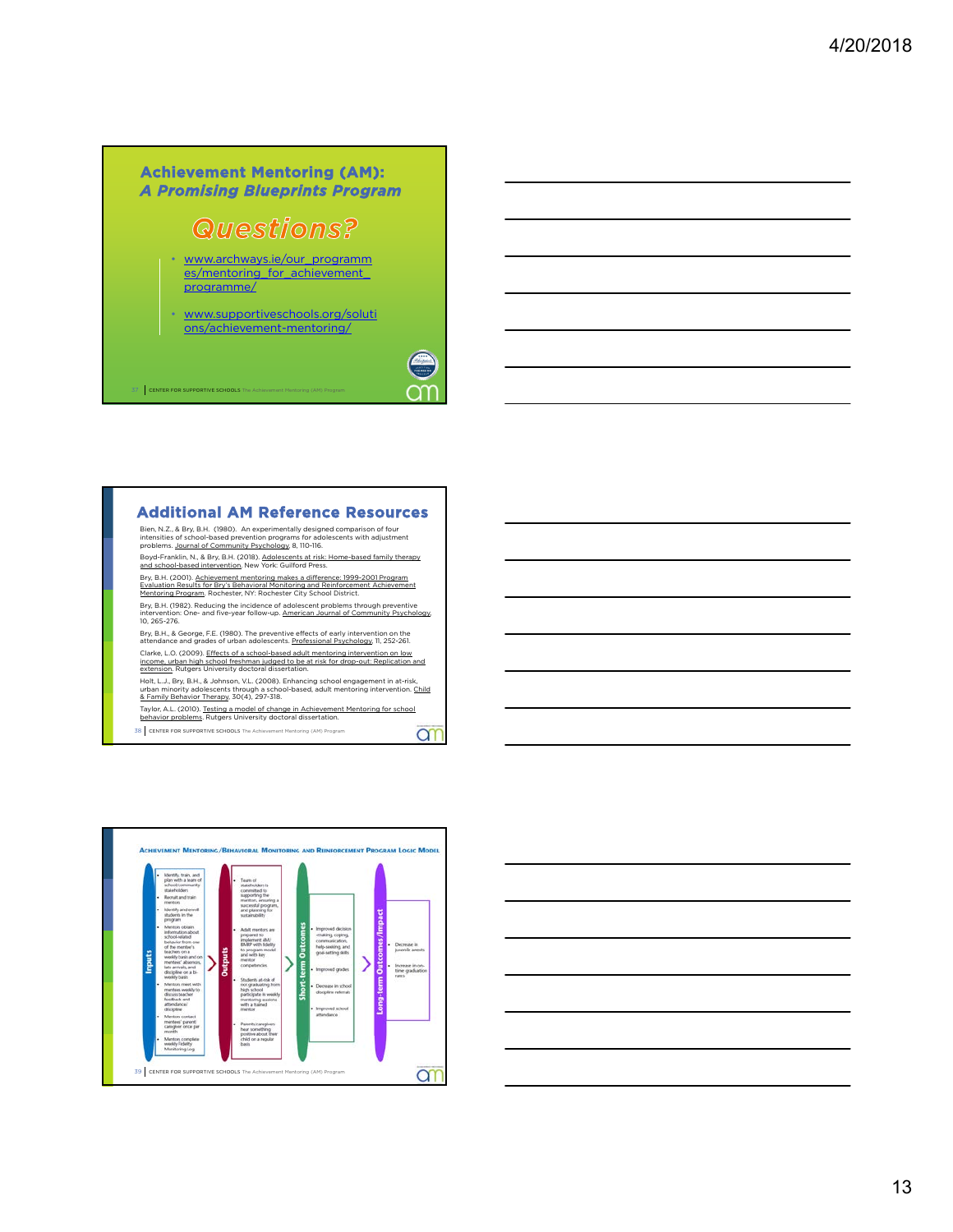









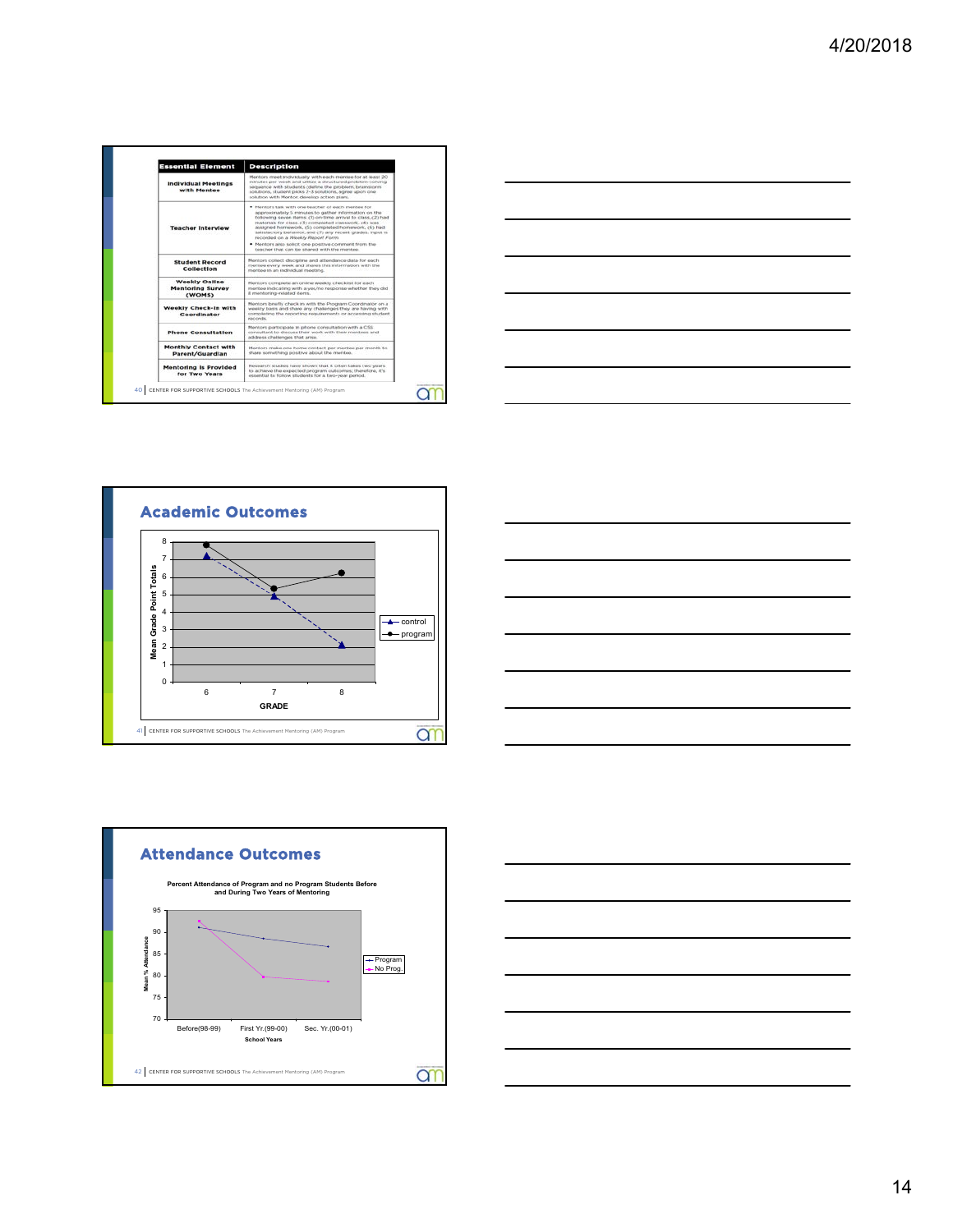